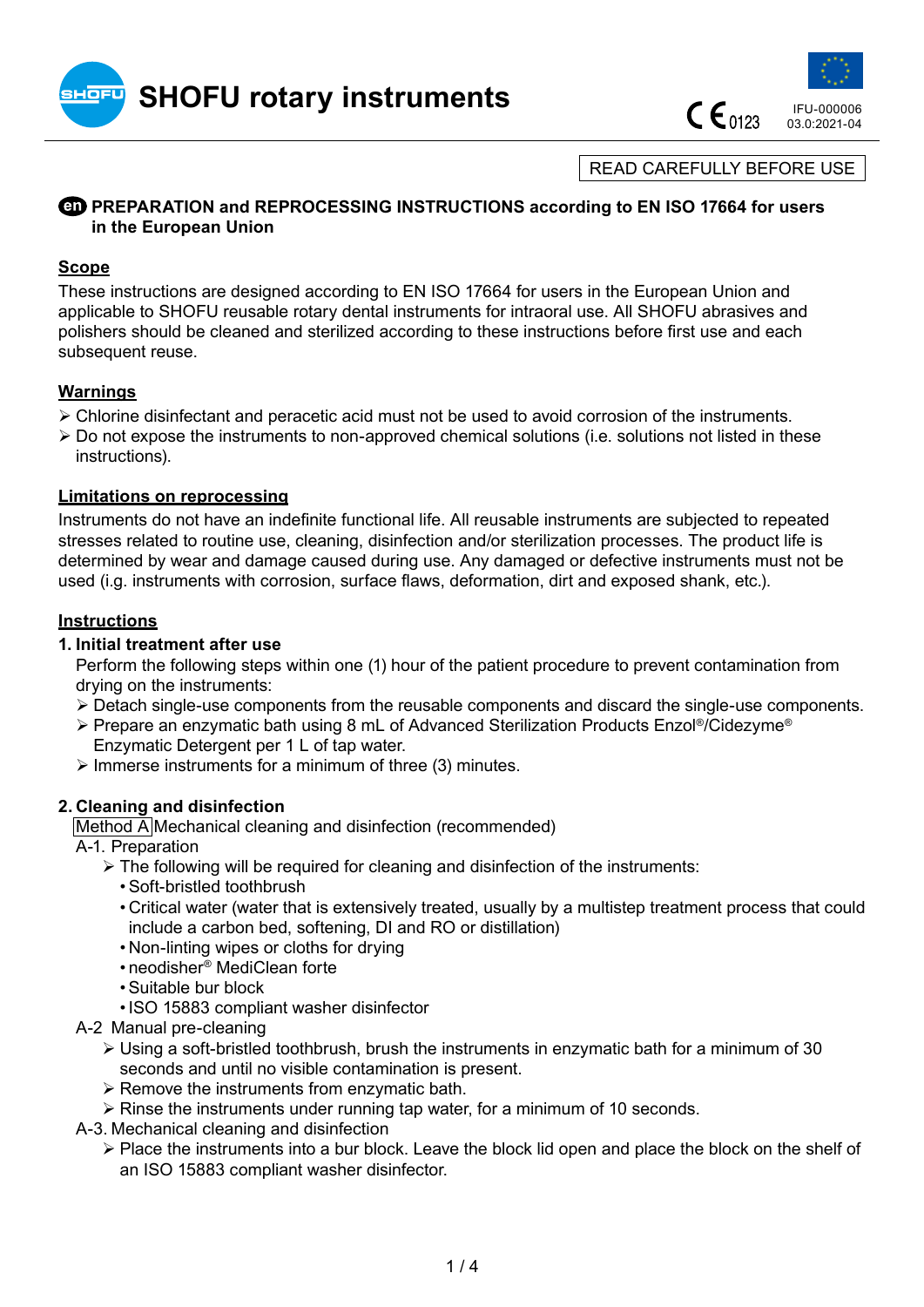|  |  |  |  | > Perform automated cleaning and disinfection using the following parameters: |
|--|--|--|--|-------------------------------------------------------------------------------|
|  |  |  |  |                                                                               |

| <b>Phase</b>                | <b>Minimum time</b> | <b>Temperature</b>                    | Type of detergent/water                                                  |
|-----------------------------|---------------------|---------------------------------------|--------------------------------------------------------------------------|
| Pre-Wash                    | 2 minutes           | Cold                                  | Tap water                                                                |
| Draining                    |                     |                                       |                                                                          |
| Wash                        | 5 minutes           | Heated $(55 °C)$                      | Tap water and $0.5\%$ (5 mL/L)<br>neodisher <sup>®</sup> MediClean forte |
| Draining                    |                     |                                       |                                                                          |
| Rinse 1                     | 3 minutes           | Cold                                  | <b>Critical water</b>                                                    |
| Draining                    |                     |                                       |                                                                          |
| Rinse 2                     | 2 minutes           | Cold                                  | <b>Critical water</b>                                                    |
| Draining                    |                     |                                       |                                                                          |
| <b>Thermal Disinfection</b> | 5 minutes           | Heated ( $\geq 90$ °C) Critical water |                                                                          |
| Dry                         | 15 minutes          | Heated                                |                                                                          |

Notes: Cleaning and disinfection validation has been performed using Miele Professional G7836 CD washer disinfector with vario-TD program. Parameters may vary depending on the washer disinfectors.

- $\triangleright$  If needed, thoroughly dry all surfaces of the instruments using non-linting wipes or cloths, changing wipes/cloths when necessary to ensure that the instruments are completely dry.
- A-4. Inspection
	- $\triangleright$  Visually inspect each instrument for the absence or presence of remaining contamination in a welllit area. If contamination is present, repeat the mechanical cleaning and disinfection until all visible contamination is removed.

Note: Discard the instruments if any damage or defects (e.g. corrosion, surface flaws and/or deformations), which would prevent proper operation, are found.

# Method B Manual cleaning and disinfection

- B-1. Manual cleaning
- B-1-1. Preparation
	- $\triangleright$  The following will be required for manual cleaning of the instruments:
		- •Advanced Sterilization Products Enzol®/Cidezyme® Enzymatic Detergent
		- •Soft-bristled toothbrush
		- Critical water (water that is extensively treated, usually by a multistep treatment process that could include a carbon bed, softening, DI and RO or distillation)
		- Non-linting wipes or cloths for drying
		- •Sonicator
		- Glass beaker
- B-1-2. Manual cleaning
	- $\triangleright$  Remove instruments from enzymatic bath.
	- $\triangleright$  Using a soft-bristled toothbrush, brush the instruments for a minimum of 30 seconds and until no visible contamination is present.
	- $\triangleright$  Rinse the instruments under running tap water, for a minimum of 10 seconds.
	- ¾ Prepare enzymatic detergent solution using Advanced Sterilization Products Enzol® or Cidezyme® Enzymatic Detergent according to the detergent manufacturer's instructions using 8 to 16 mL per liter of tap water.
	- $\triangleright$  Pour the enzymatic detergent solution in a glass beaker and place the beaker in a sonicator. Degas the sonicator.
	- $\triangleright$  Immerse the instruments in the solution of the beaker and sonicate the instruments for 15 to 20 minutes at a temperature range of 35 °C to 45 °C and a frequency of 44±6 kHz.
	- $\geq$  Rinse the instruments in a critical water bath for a minimum of 30 seconds.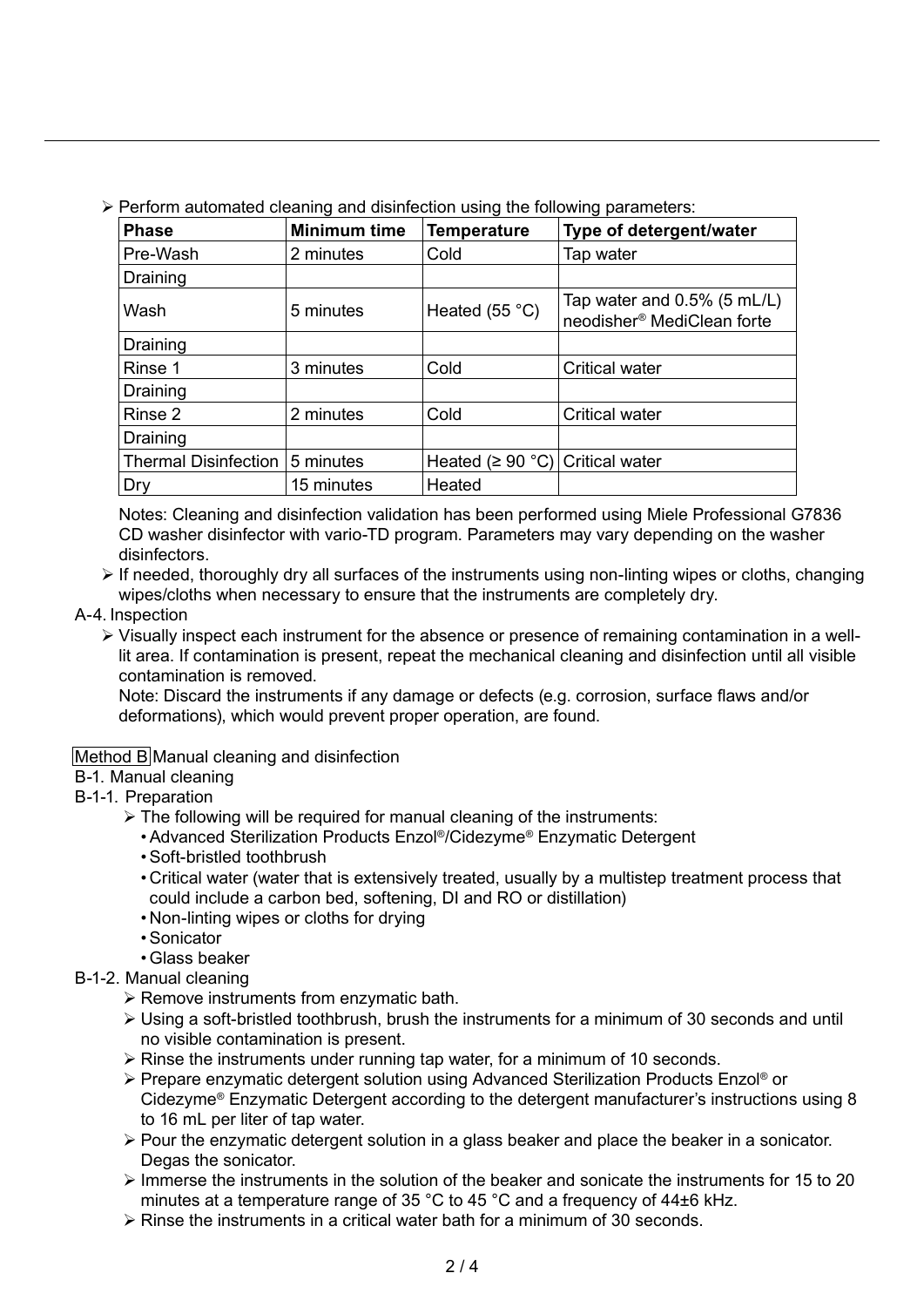¾ Thoroughly dry all surfaces of the instruments using non-linting wipes or cloths, changing wipes/ cloths when necessary to ensure that the instruments are completely dry.

- B-1-3. Inspection
	- ¾ Visually inspect each instrument for the absence or presence of remaining contamination in a well-lit area. If contamination is present, repeat the manual cleaning until all visible contamination is removed.

Note: Discard the instruments if any damage or defects (e.g. corrosion, surface flaws and/or deformations), which would prevent proper operation, are found.

- B-2. Manual disinfection
- B-2-1. Preparation
	- $\triangleright$  The following will be required for manual disinfection of the instruments:
		- Trays or basins for immersion of instruments during disinfection and rinsing
		- •At least limited virucidal instrument disinfectant on VAH List (e.g. CIDEX® OPA High level disinfection solution with a concentration of 0.55% of of ortho-phthalaldehyde)
		- Critical water (water that is extensively treated, usually by a multistep treatment process that could include a carbon bed, softening, DI and RO or distillation) for final rinsing.
		- •Sterile, non-linting wipes or cloths for drying
- B-2-2. Manual disinfection
	- $\triangleright$  Prepare the disinfectant solution according to the manufacturer's instructions.
	- $\triangleright$  Completely immerse the instruments in the disinfectant solution.
	- $\triangleright$  Remove the instruments from the disinfectant solution.
	- $\triangleright$  Rinse the instruments thoroughly with critical water.
	- ¾ Thoroughly dry all surfaces of the instruments using sterile, non-linting wipes or cloths, changing wipes/cloths when necessary to ensure that the instruments are completely dry. Notes: Perform manual disinfection following the disinfectant manufacturer's instruction.

#### **3. Storage after disinfection**

Instruments should be protected from contamination until sterilization. Disinfected and dried instruments should be handled and stored in a manner that protects them from recontamination.

#### **4. Sterilization**

4-1. Preparation

The following will be required for sterilization:

- •EN 13060 compliant autoclave
- •Suitable bur block
- •ISO 11607-1 compliant pouches for steam sterilization, as applicable
- 4-2. Packaging

Handle instrument(s) as follows:

- ¾ Place a single instrument in a sterilization pouch in accordance with local procedures (e.g. AAMI ST79).
- $\triangleright$  Place multiple instruments in a bur block and then place the block in a sterilization pouch in accordance with local procedures (e.g. AAMI ST79).
- 4-3. Sterilization

Sterilize the instruments using the appropriate parameters listed below:

| <b>Procedure</b>                      | <b>Dynamic-air-removal Steam Sterilization Cycle</b> |
|---------------------------------------|------------------------------------------------------|
| <b>Exposure time</b>                  | $\geq$ 3 minutes                                     |
| <b>Temperature</b>                    | 134 $\degree$ C                                      |
| <b>Minimum drying time</b> 20 minutes |                                                      |